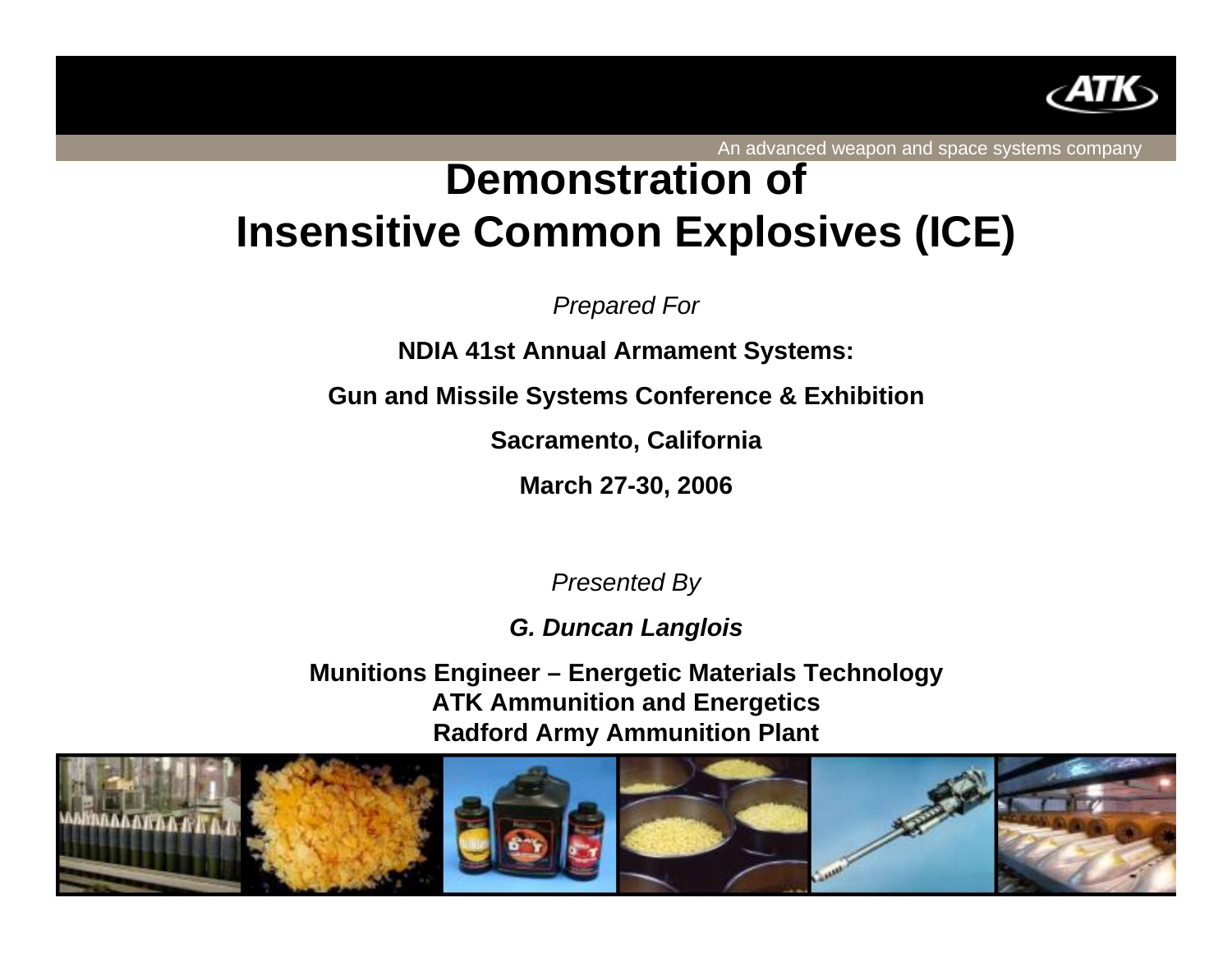

**There are several problems with current IM compounds , such as:**

- **High cost**
- **Additional production steps for melt-pour facilities**
- **Some IM compounds require extensive investment in existing facilities**
- **Multiple compounds needed to produce limited IM results**
- **Toxicity concerns for personnel and waste management**
- **Life-cycle analyses are limited**
- **Lethality degradation**
- **Sensitivity concerns**
- **Balance between impact and thermal threats**
- **Currently, there are unique solutions for different munitions**

## **There Exists A Need For A Common, Low-Cost IM There Exists A Need For A Common, Low-Cost IM Solution For Bomb And Artillery Fills! Solution For Bomb And Artillery Fills!**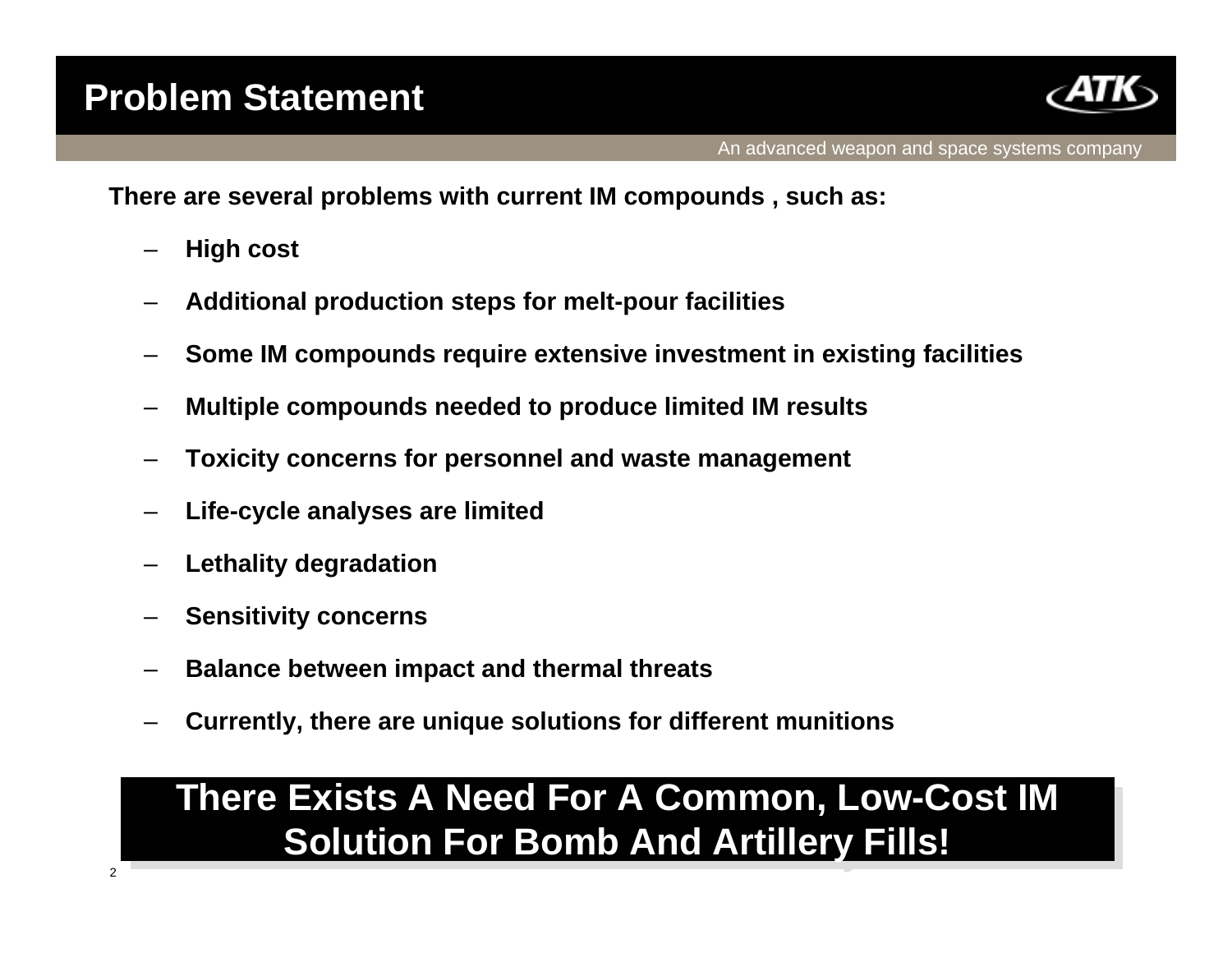### **ATK NTIB TNT Flexible Energetics Facility**



An advanced weapon and space systems company

#### **US Government awarded ATK a contract to produce TNT**

- **ATK NTIB TNT facility designed and built as a flexible energetics facility and offers a more environmentally friendly process**
	- • Currently producing TNT and can produce other flexible energetics such as Dinitroanisole (DNAN), TEX, NTO and CL-20
		- >100,000 lbs made during startup
	- •5-15 million pound annual TNT capacity

3

- •Continuous operation requires changeover planning
- • Current process produces no red/yellow water and offers a significant reduction in emissions/waste stream
- • Fewer impurities (no or significantly reduced exudation); purity is 99.99% 2,4,6-TNT

## **NTIB Facility At RAAP Is NTIB Facility At RAAP Is A Flexible Energetics Plant A Flexible Energetics Plant**





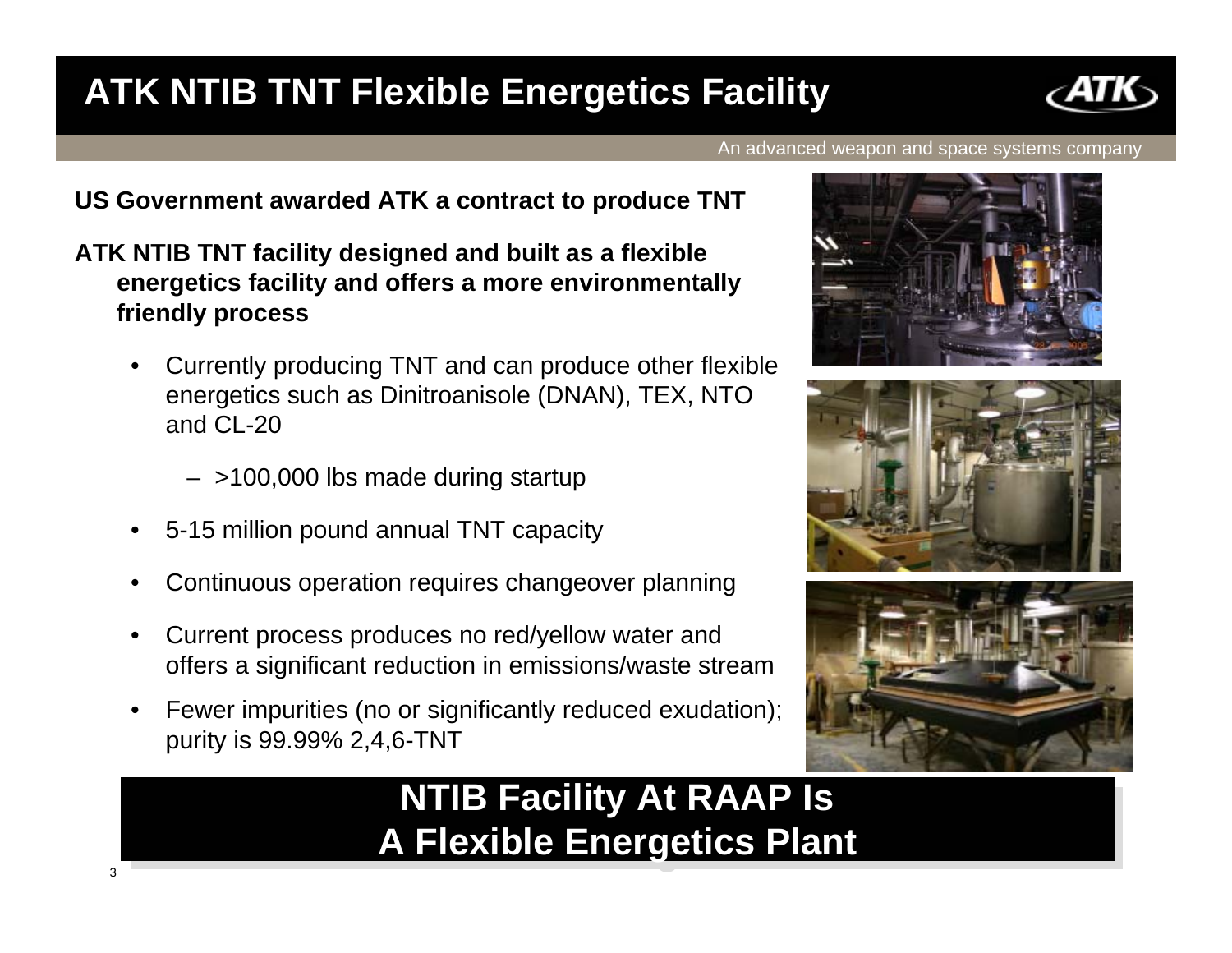### **Why TNT-Based Insensitive Common Explosives?**



An advanced weapon and space systems company

- **TNT is the historic common explosive.**
- **TNT processing is well understood.**
- **TNT already has low impact sensitivity and good thermal sensitivity.**
- **TNT is low cost.**

4

- **Manufacturing and loading infrastructure is already in place.**
- $\blacksquare$ **TNT offers tailorable performance (Comp B, Tritonal, Octol, etc.)**
- $\blacksquare$  **Formulation only needs to be less sensitive than TNT at same or improved performance.**



### **There is a Reason Why TNT Has Been The Explosive There is a Reason Why TNT Has Been The Explosive of Choice for 100 Years. of Choice for 100 Years.**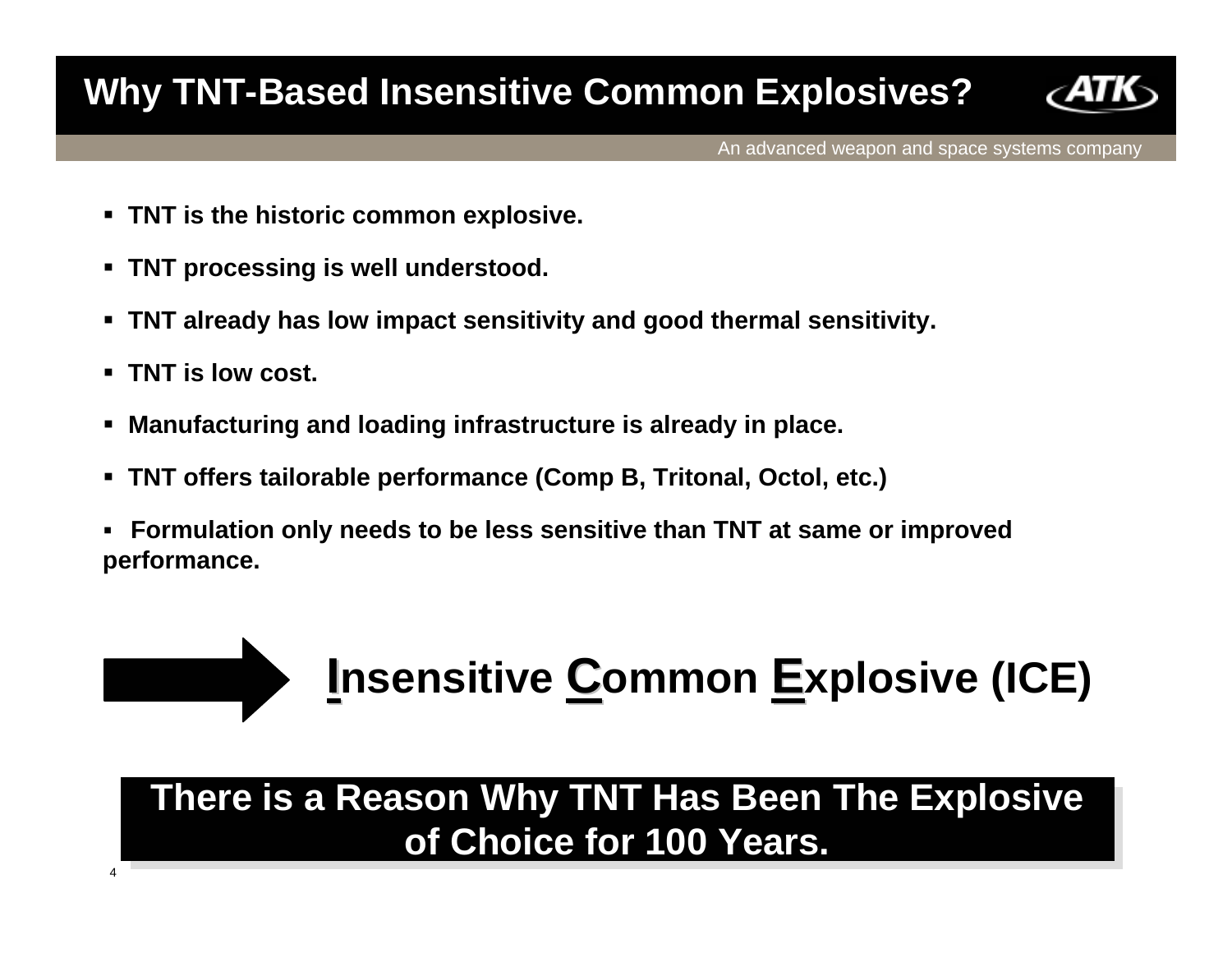

- **I-TNT is a reduced sensitivity TNT-based formulation**
	- I-TNT formulation is simple ( I-TNT = TNT + Additive )
	- Additive is low cost, readily available and environmentally friendly
- $\blacksquare$  **I-TNT (PAX-44) is a "drop in" to the NTIB TNT manufacturing and loading operations**
	- I-TNT takes advantage of the low-cost NTIB TNT production line and provides a range of flexible alternatives for performance
	- Minimal modifications to manufacturing and melt/pour facilities will be required for optimization

## **I-TNT (PAX-44) Formulation is Being Developed I-TNT (PAX-44) Formulation is Being Developed for 155mm HE Projectiles for 155mm HE Projectiles**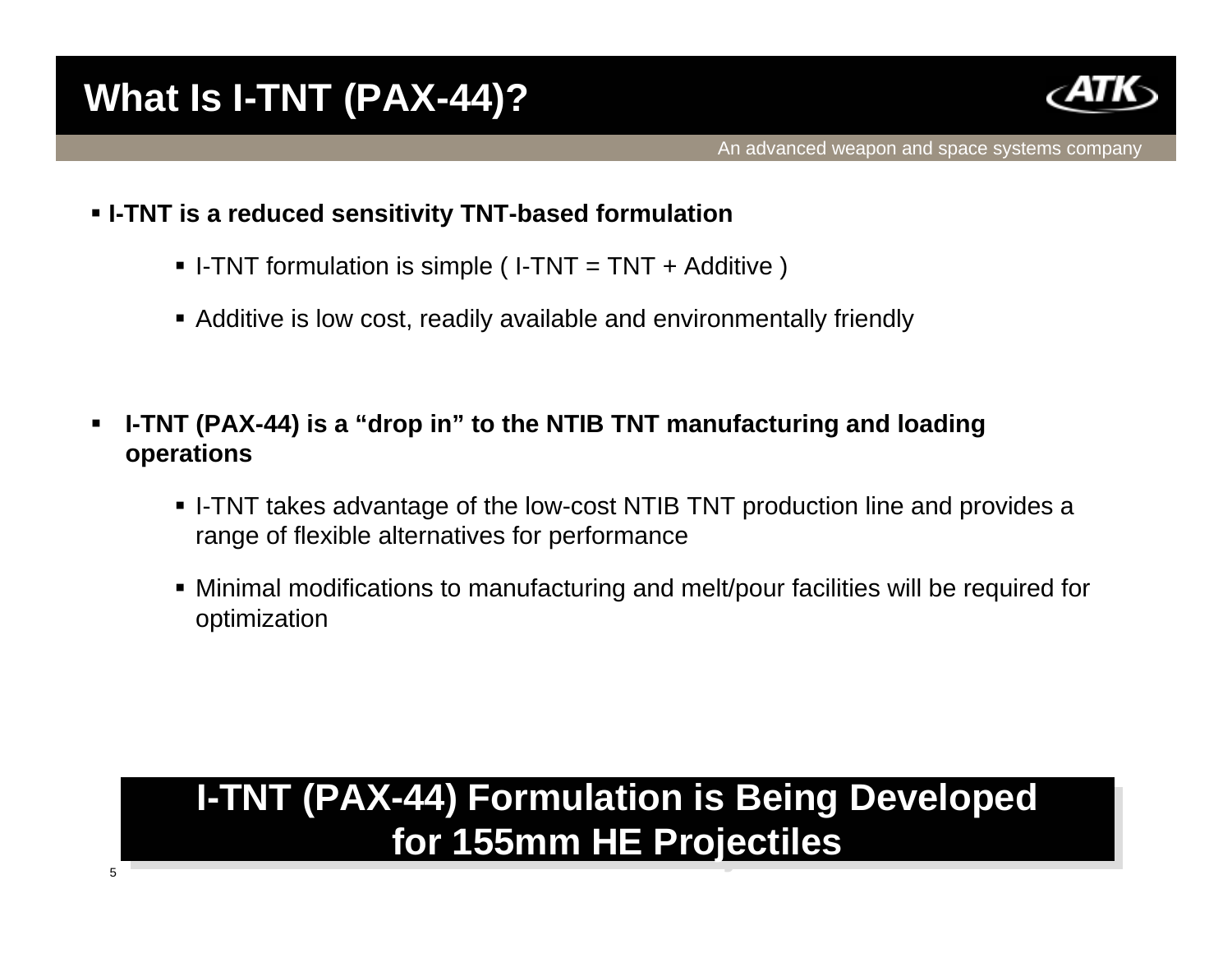## **Program Accomplishments**



- **Additives screened for IM characteristics**
- $\blacksquare$  **Mixes made and testing completed for down select**
	- Thermal compatibility, Vapor Pressure, Efflux Viscosity, Shrinkage, Toxicity, Solidification Properties and Hazards Sensitivity (friction, impact, ESD, etc.)
- **Sub-scale testing completed**
	- Bullet Impact, Slow Cook-Off, Shape Charge Jet
- **Mid-Tier testing completed**
	- Used 4" long, 155mm enclosed sections
- **Cheetah® Performance Prediction completed and verified with Dent and Rate**
- $\blacksquare$  **Full-scale testing initiated**
	- Currently awaiting process changes to improve cast quality

## **I-TNT Program Has Made Rapid Progress Due To I-TNT Program Has Made Rapid Progress Due To Ease Of Formulation Development Ease Of Formulation Development**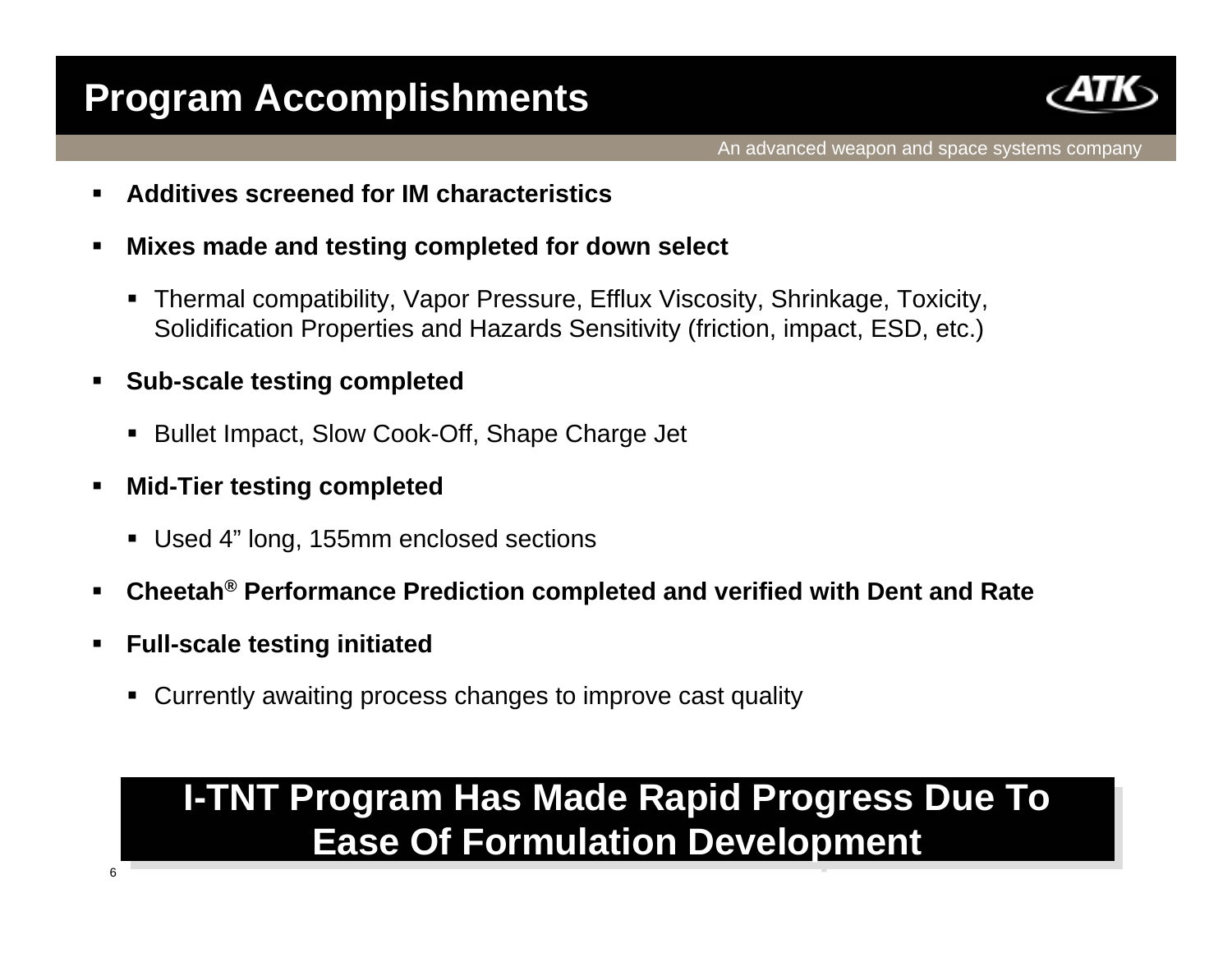### **I-TNT Sub-scale Test Results Compared to TNT**

**TNT**



An advanced weapon and space systems company

# Passes Sub-Scale Bullet Impact **436°F**Passes Sub-Scale Slow Cook-off **416°F***Dent and Rate Data0.32 in (85 RB): 6.64 km/s Dent and Rate Data 0.325 in (83 RB): 6.51 km/s* Passes Sub-Scale SCJ Impact **I-TNT**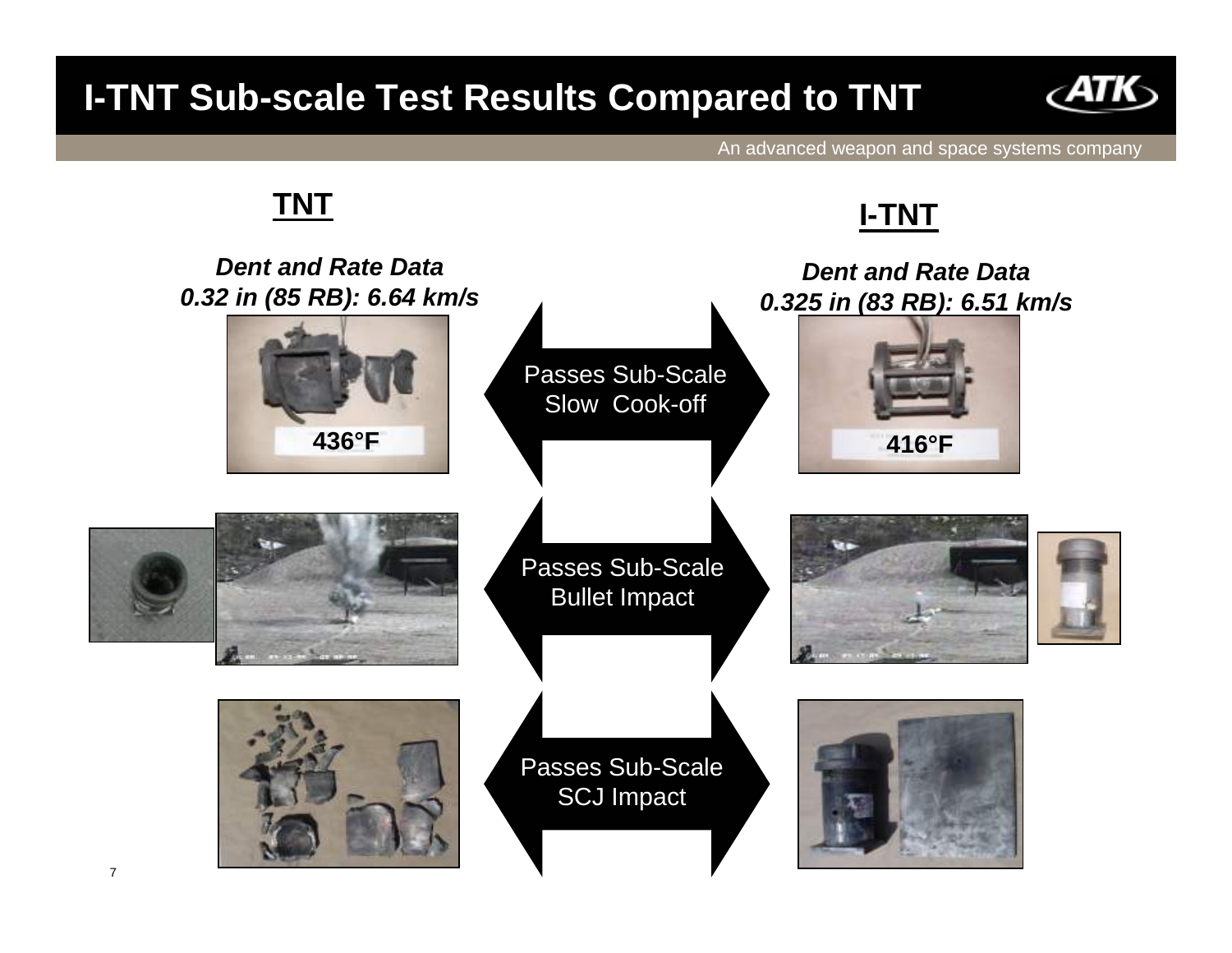### **I-TNT Mid-Tier Test Results**



#### An advanced weapon and space systems company



*I-TNT demonstrated No Reaction in four Bullet Impact tests using 4" long 155mm case sections.*



*Cheetah* ® *modeling predictions for I-TNT compared to other explosives.*

#### **I-TNT Demonstrated Reduced Sensitivity I-TNT Demonstrated Reduced Sensitivity <u>And Matched TNT Performance</u>**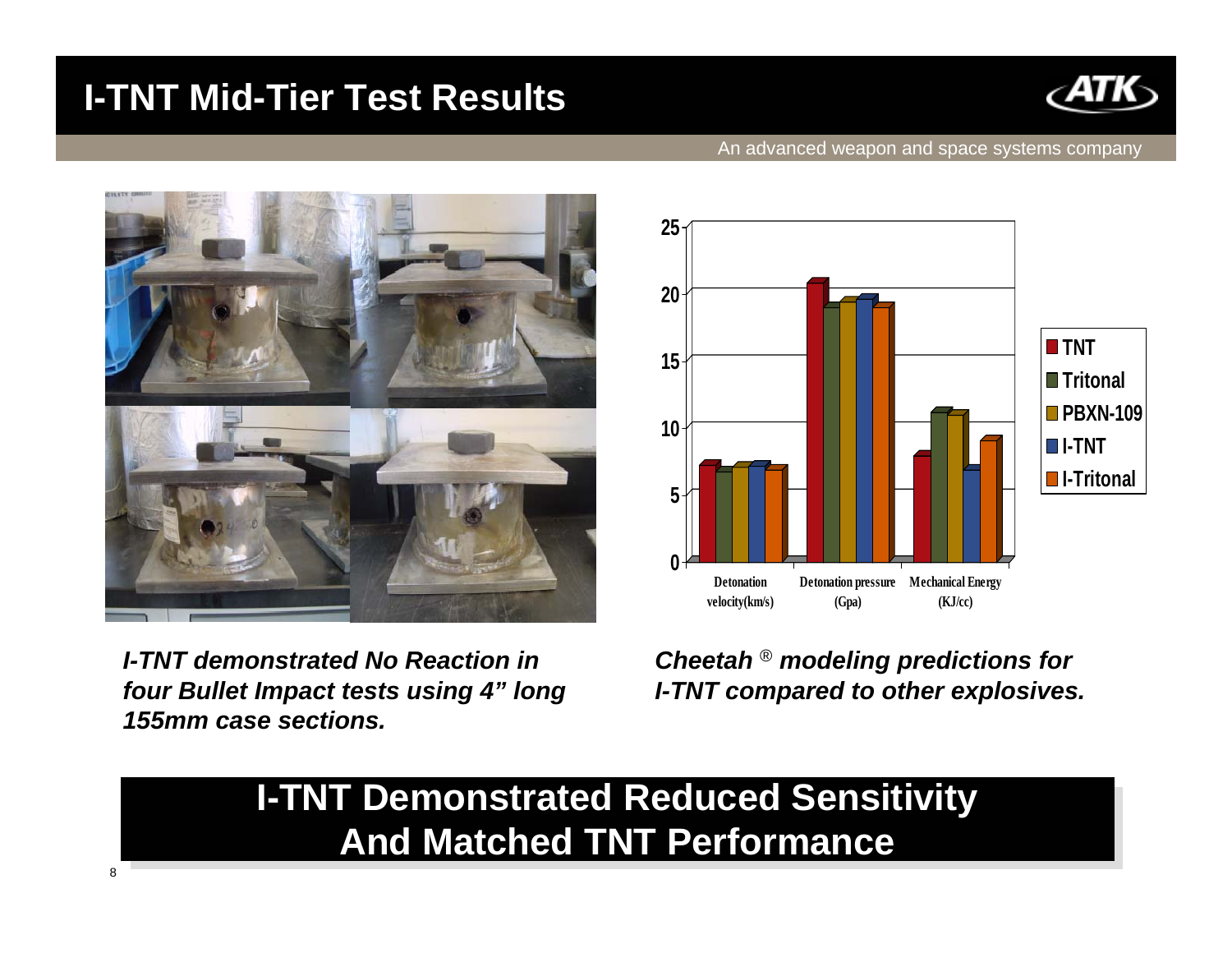### **Planned Work**



- $\blacksquare$  **Optimize melt/pour process to fill 155mm M795 rounds**
	- **Feedback from melt/pour facility has been positive for small-scale pours:** 
		- **"***I-TNT shows great promise."*
		- *"I-TNT is compatible with our current process."*
	- **Transition "lessons learned" during small-scale pours to a full-scale pour at IOWA Army Ammunition Plant**
- $\blacksquare$  **Conduct full-scale 155mm testing**
	- **Full series of IM tests + Arena tests for performance**
- $\blacksquare$  **Related formulation development**
	- **Leverage I-TNT success for transition into bomb fill solution using same formulation**

## **I-TNT Program Is Moving Forward For I-TNT Program Is Moving Forward For Full-Scale 155mm Testing In 2006 Full-Scale 155mm Testing In 2006**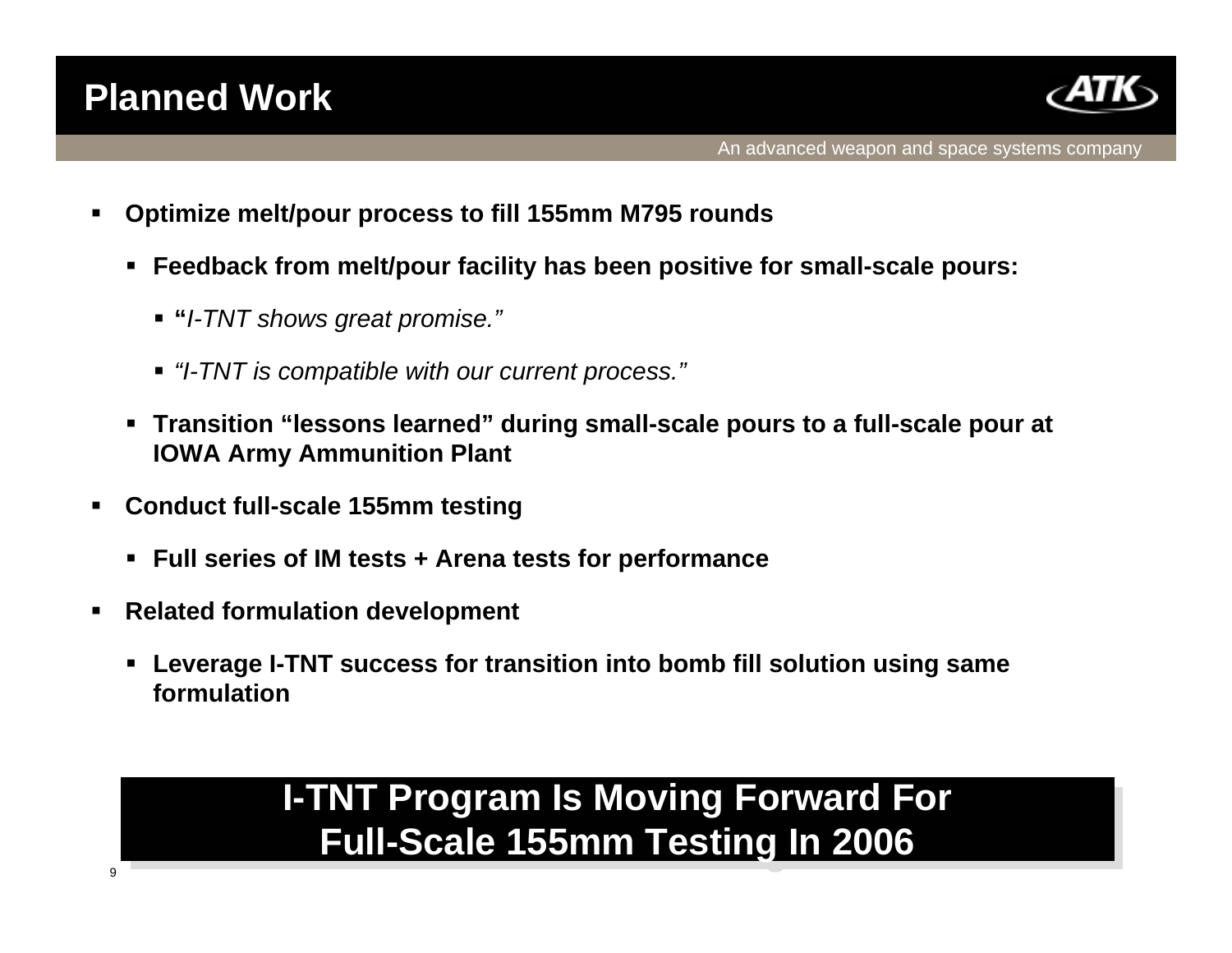# **I-TNT's Low-Cost IM Formulation Can Be Rapidly I-TNT's Low-Cost IM Formulation Can Be Rapidly Transitioned To Production at NTIB TNT Facility. Transitioned To Production at NTIB TNT Facility.**

- • **Tactical configuration (155mm M795) demonstrations will be completed this year**
- • **Tactical systems that use TNT will require minimal design changes when transitioning to I-TNT**
- $\bullet$  **I-TNT utilizes current TNT production, melt/pour and LAP facilities with minimal infrastructure changes**
- • **NTIB TNT facility at RAAP currently in initial production of TNT to meet current warfighter needs**



**Summary**



An advanced weapon and space systems company